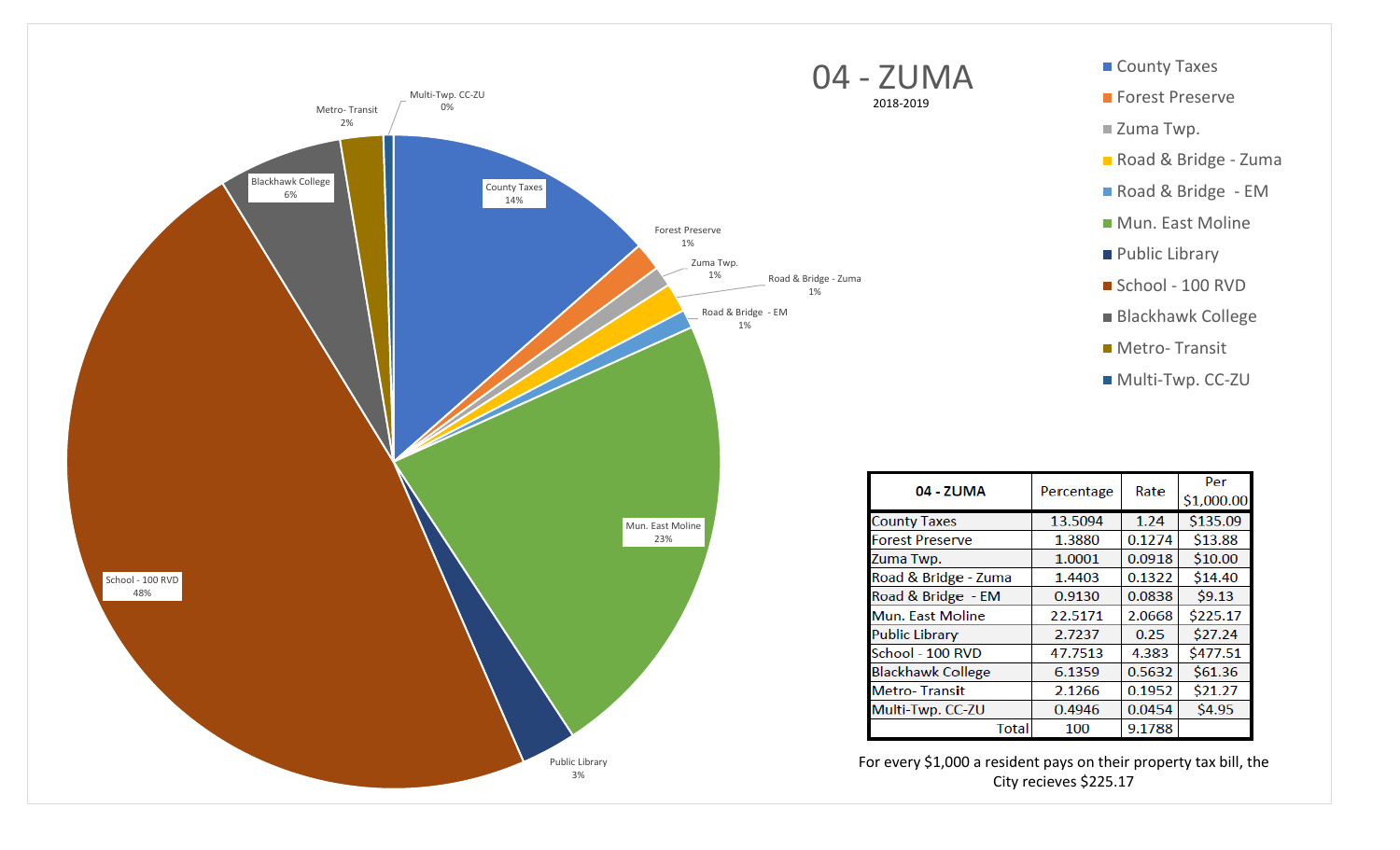

County Taxes **Forest Preserve** Hampton Twp. Road & Bridge - Hamp Tw9 Road & Bridge - EM **Mun. East Moline Public Library** Dist. 30 UTHS ■ Dist. 37 - EM **Metro Airport Authority** Blackhawk College Illini Hospital Cemetery - Hampton **Metro-Transit** 

| 06/32 - Hampton                |            | Rate   | Per        |
|--------------------------------|------------|--------|------------|
|                                | Percentage |        | \$1,000.00 |
| <b>County Taxes</b>            | 11.2748    | 1.24   | \$112.75   |
| <b>Forest Preserve</b>         | 1.1584     | 0.1274 | \$11.58    |
| Hampton Twp.                   | 1.4512     | 0.1596 | \$14.51    |
| Road & Bridge - Hamp Tw9       | 0.4655     | 0.0512 | \$4.66     |
| Road & Bridge - EM             | 0.4655     | 0.0512 | \$4.66     |
| <b>Mun. East Moline</b>        | 18.7925    | 2.0668 | \$187.93   |
| <b>Public Library</b>          | 2.2731     | 0.25   | \$22.73    |
| Dist. 30 UTHS                  | 17.1777    | 1.8892 | \$171.78   |
| Dist. 37 - EM                  | 38.5979    | 4.245  | \$385.98   |
| <b>Metro Airport Authority</b> | 0.6801     | 0.0748 | \$6.80     |
| <b>Blackhawk College</b>       | 5.1209     | 0.5632 | \$51.21    |
| <b>Illini Hospital</b>         | 0.6819     | 0.075  | \$6.82     |
| Cemetery - Hampton             | 0.0855     | 0.0094 | \$0.85     |
| <b>Metro-Transit</b>           | 1.7749     | 0.1952 | \$17.75    |
| Total                          | 100        | 10.998 |            |

For every \$1,000 a resident pays on their property tax bill, the City recieves \$187.93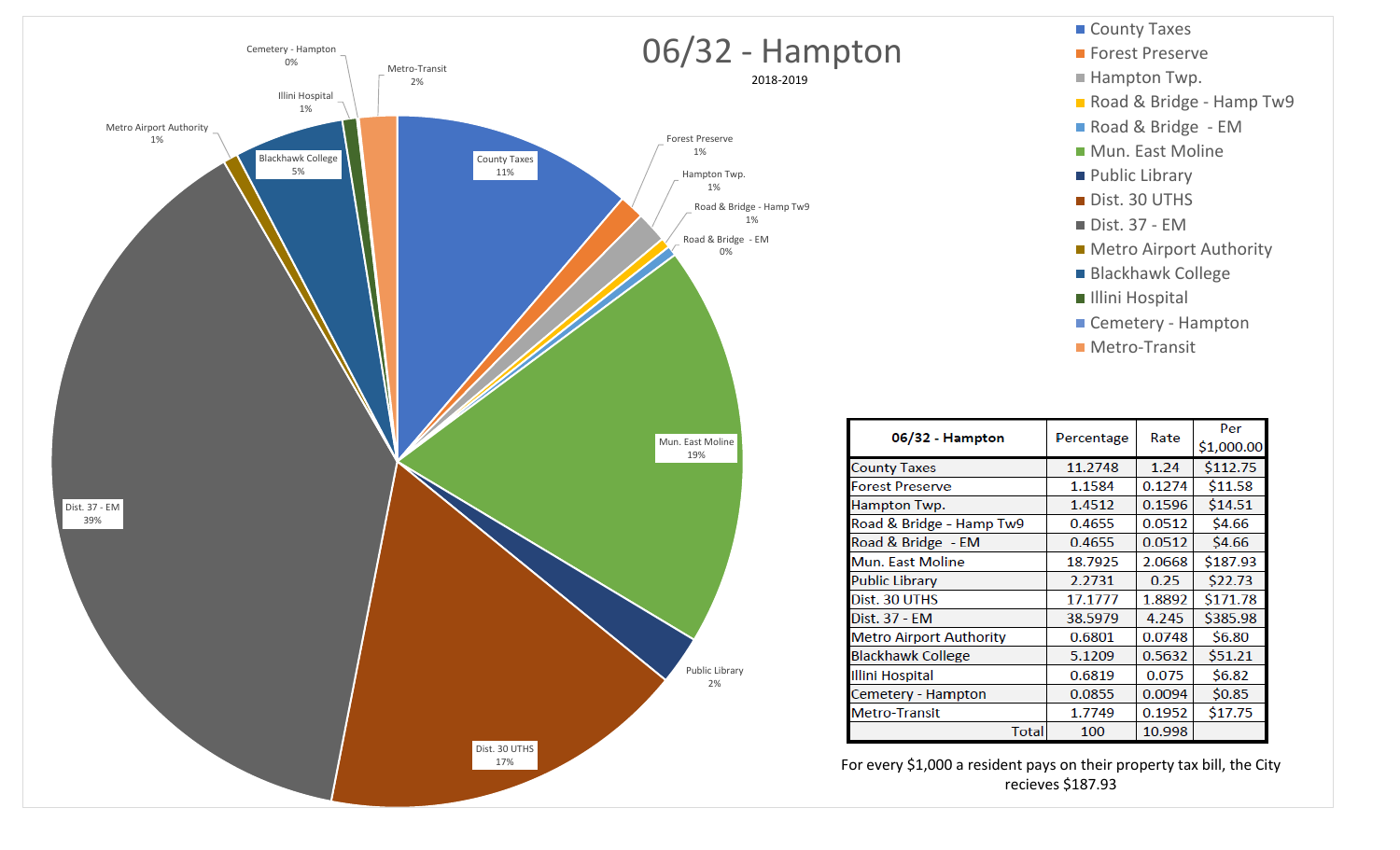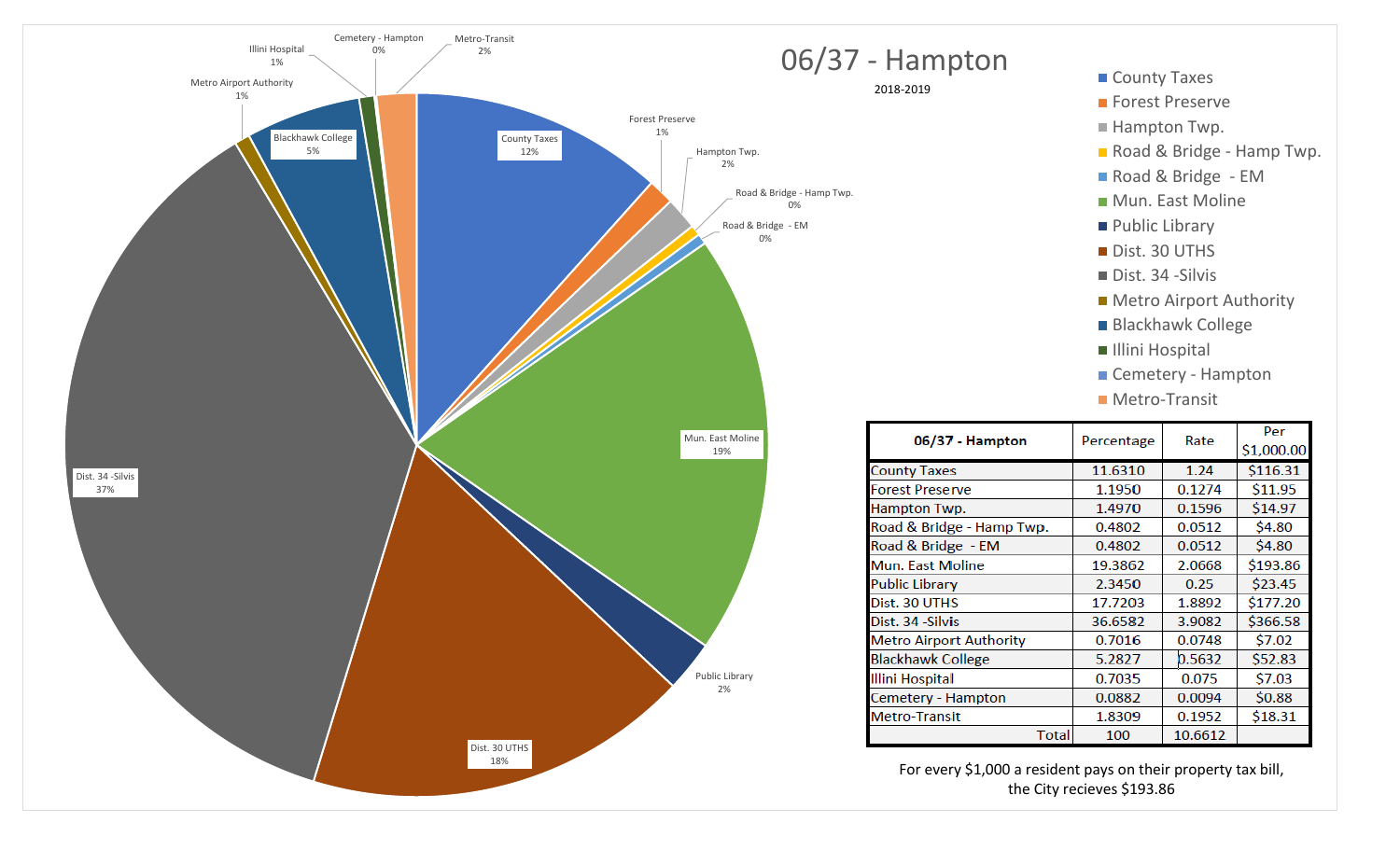

- **Forest Preserve**
- Hampton Twp.
- Road & Bridge Hamp Twp.
- Road & Bridge EM
- **Mun. East Moline**
- **Public Library**
- Dist. 30 UTHS
- Dist. 29 Hampton
- Metro Airport Authority
- Blackhawk College
- Illini Hospital
- Cemetery Hampton
- **Metro-Transit**

| 06/44 - Hampton                | Percentage | Rate    | Per<br>\$1,000.00 |
|--------------------------------|------------|---------|-------------------|
| <b>County Taxes</b>            | 12.2334    | 1.24    | \$122.33          |
| <b>Forest Preserve</b>         | 1.2569     | 0.1274  | \$12.57           |
| Hampton Twp.                   | 1.5746     | 0.1596  | \$15.75           |
| Road & Bridge - Hamp Twp.      | 0.5051     | 0.0512  | \$5.05            |
| Road & Bridge - EM             | 0.5051     | 0.0512  | \$5.05            |
| Mun. East Moline               | 20.3903    | 2.0668  | \$203.90          |
| <b>Public Library</b>          | 2.4664     | 0.25    | \$24.66           |
| Dist. 30 UTHS                  | 18.6381    | 1.8892  | \$186.38          |
| Dist. 29 - Hampton             | 33.3774    | 3.3832  | \$333.77          |
| <b>Metro Airport Authority</b> | 0.7379     | 0.0748  | \$7.38            |
| <b>Blackhawk College</b>       | 5.5563     | 0.5632  | \$55.56           |
| Illini Hospital                | 0.7399     | 0.075   | \$7.40            |
| Cemetery - Hampton             | 0.0927     | 0.0094  | \$0.93            |
| <b>Metro-Transit</b>           | 1.9258     | 0.1952  | \$19.26           |
| Total                          | 100        | 10.1362 |                   |

For every \$1,000 a resident pays on their property tax bill, the City recieves \$203.90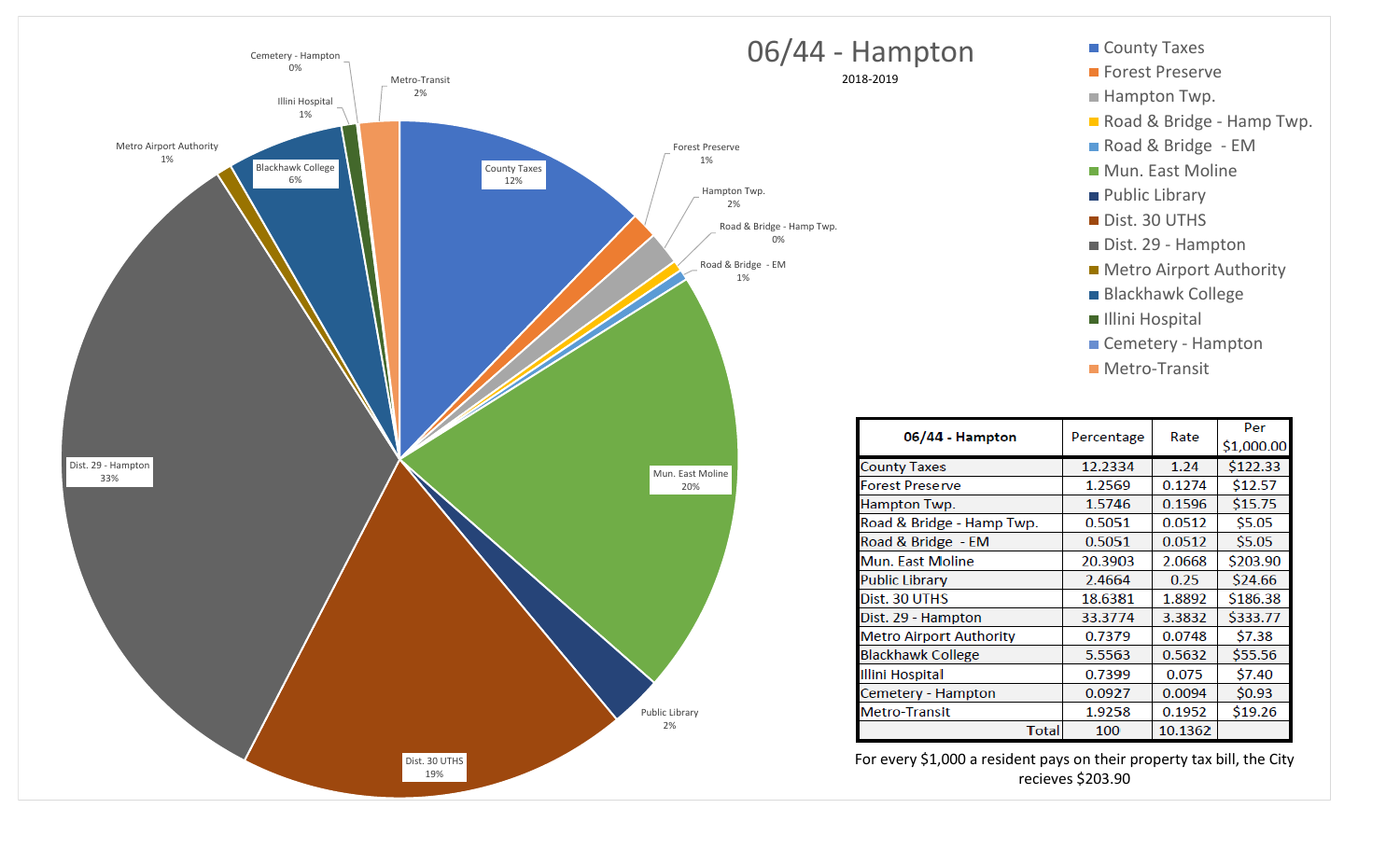

Per

\$114.16

 $$11.73$  $$10.62$ 

 $$1.08$ 

 $$0.52$ 

\$23.02

\$390.80

\$6.89

\$51.85

\$6.90

 $$0.26$ 

\$17.97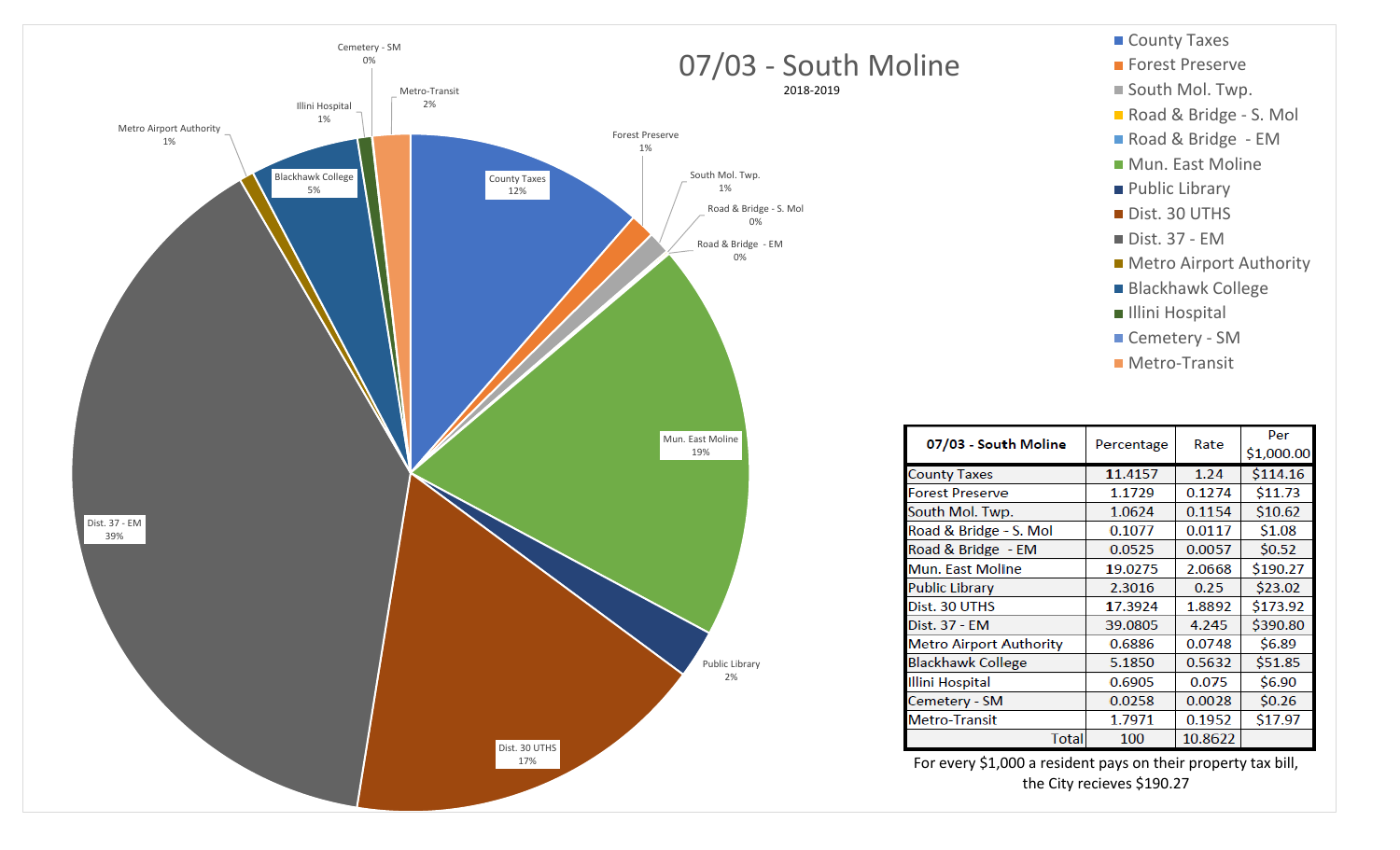

## ■ County Taxes

- **Forest Preserve**
- Hampton Twp.
- Road & Bridge Hamp Twp.
- Road & Bridge EM
- **Mun. East Moline**
- **Public Library**
- Dist. 30 UTHS
- Dist. 34 Silvis
- Metro Airport Authority
- Blackhawk College
- Metro-Transit

| 06/52 - Hampton                | Percentage | Rate    | Per<br>\$1,000.00 |
|--------------------------------|------------|---------|-------------------|
| <b>County Taxes</b>            | 11.7238    | 1.24    | \$117.24          |
| <b>Forest Preserve</b>         | 1.2045     | 0.1274  | \$12.05           |
| Hampton Twp.                   | 1.5090     | 0.1596  | \$15.09           |
| Road & Bridge - Hamp Twp.      | 0.4841     | 0.0512  | \$4.84            |
| Road & Bridge - EM             | 0.4841     | 0.0512  | \$4.84            |
| <b>Mun. East Moline</b>        | 19.5409    | 2.0668  | \$195.41          |
| <b>Public Library</b>          | 2.3637     | 0.25    | \$23.64           |
| Dist. 30 UTHS                  | 17.8617    | 1.8892  | \$178.62          |
| Dist. 34 - Silvis              | 36.9507    | 3.9082  | \$369.51          |
| <b>Metro Airport Authority</b> | 0.7072     | 0.0748  | \$7.07            |
| <b>Blackhawk College</b>       | 5.3249     | 0.5632  | \$53.25           |
| <b>Metro-Transit</b>           | 1.8455     | 0.1952  | \$18.46           |
| <b>Total</b>                   | 100        | 10.5768 |                   |

For every \$1,000 a resident pays on their property tax bill, the City recieves \$195.41